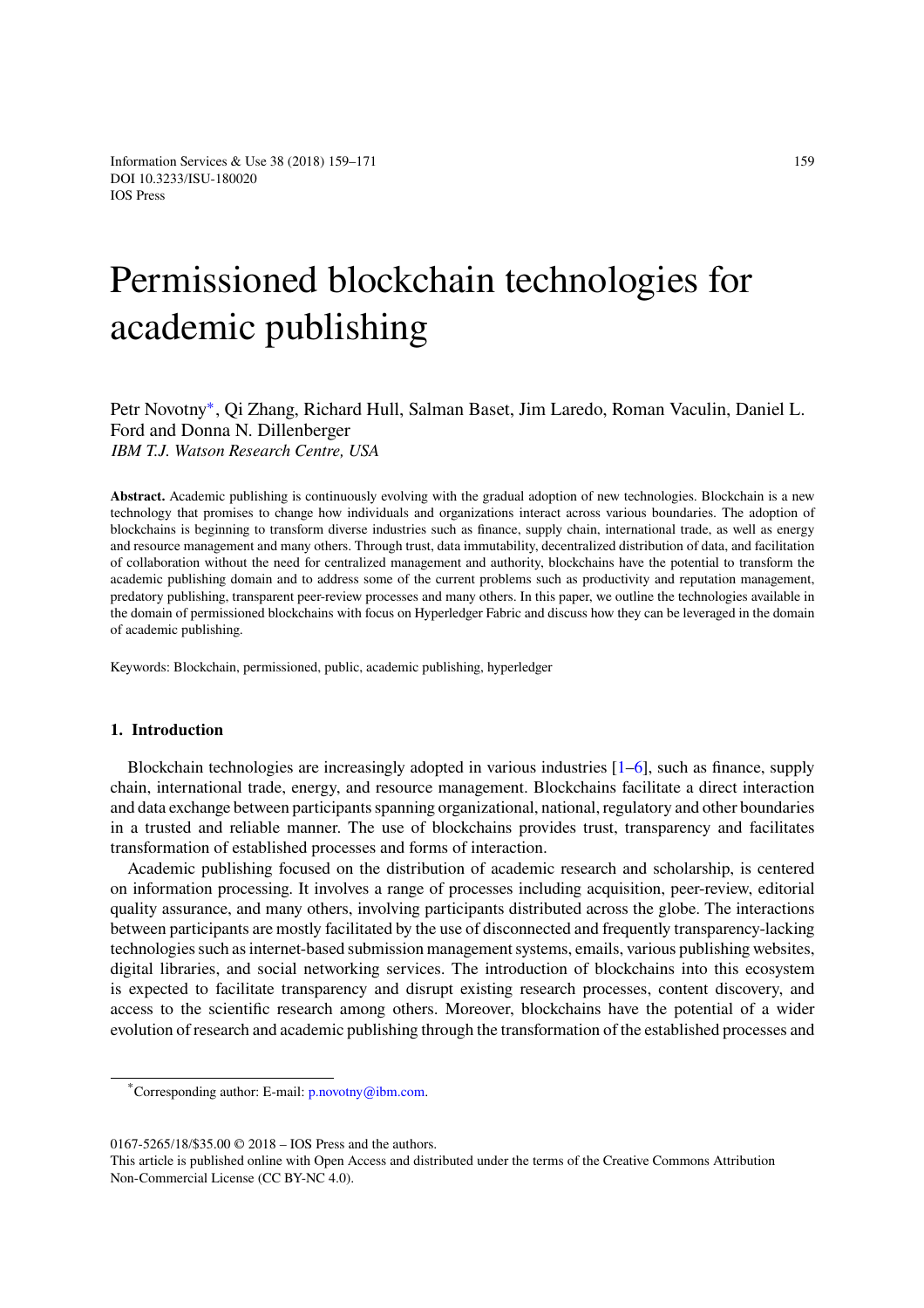relationships between the involved participants. The application of blockchain in this domain is becoming an actively researched area [44,45].

Blockchain is a system of record based on a distributed immutable ledger that is shared, replicated, and continuously synchronized among peers (i.e.: software agents) hosted by participants of a decentralized network. The distributed ledger records transactions, such as an exchange of documents or data, recorded by the participants of the n[etw](#page-12-0)[ork](#page-12-1). The decentralized network typically does not have a single governing authority. Instead, depending on the scenario, it may be governed by a consortium of participants or democratically by stakeholders of the network. Blockchain allows the integration of business processes, systems, and whole ecosystems, and to establish a reliable source of truth. In blockchain ledger, every record is timestamped and has a cryptographic signature, thus making the ledger an auditable and immutable history of all transactions in the network. Moreover, through decentralization, blockchains facilitate wide distribution and availability of data.

The introduction of blockchains into the academic publishing ecosystem is expected to address the following issues as well as to facilitate deeper collaboration between the researchers, publishers, funding organizations, and other actors.

- ∙ Trusted management of published materials
- ∙ Integration of sources of published materials and data
- ∙ Trusted citing and referencing
- ∙ Productivity and citation metrics
- ∙ Reputation, performance and information about individual researchers, institutions, laboratories, departments, and teams
- ∙ Global wide reputability and trust of sources of information and data
- ∙ Identification and elimination of predatory journals, conferences, and other types of channels
- ∙ A transparent peer-review processes
- ∙ Opportunity for reviewer feedback
- ∙ Intellectual property management, including open and paid access

Blockchains can be categorized as either public and permissionless such as Bitcoin [7] and Ethereum [8], or private and permissioned such as Hyperledger Fabric [9,10] and Corda [11]. Each of these types provides different features and capabilities for the design of systems based on these platforms. In this paper, we focus on the distinctive features of private blockchains and of the technologies based on these blockchains. We highlight the relevant capabilities and identify their potential for us[e i](#page-11-0)n the academic [pu](#page-11-1)blishing domain.

# **2. Overview of blockchain technologies**

After the initial successful emergence of the first well-known blockchain platform Bitcoin [7] providing a universal crypto-currency, many other blockchain-based cryptocurrencies quickly followed. At the same time more general blockchain platforms such as Ethereum [8], which offer broad-spectrum data processing and exchange capabilities between participants started to emerge. These networks are open to anyone to join and participate, and typically use some form of reward to motivate pa[rt](#page-11-0)icipants to provide infrastructure and resources to operate the network. These "public" blockchain networks are designed to be used in a wide range of applications utilizing th[e g](#page-11-1)lobally- distributed infrastructure. The applications based on public blockchains can leverage the wide availability, free access, and storage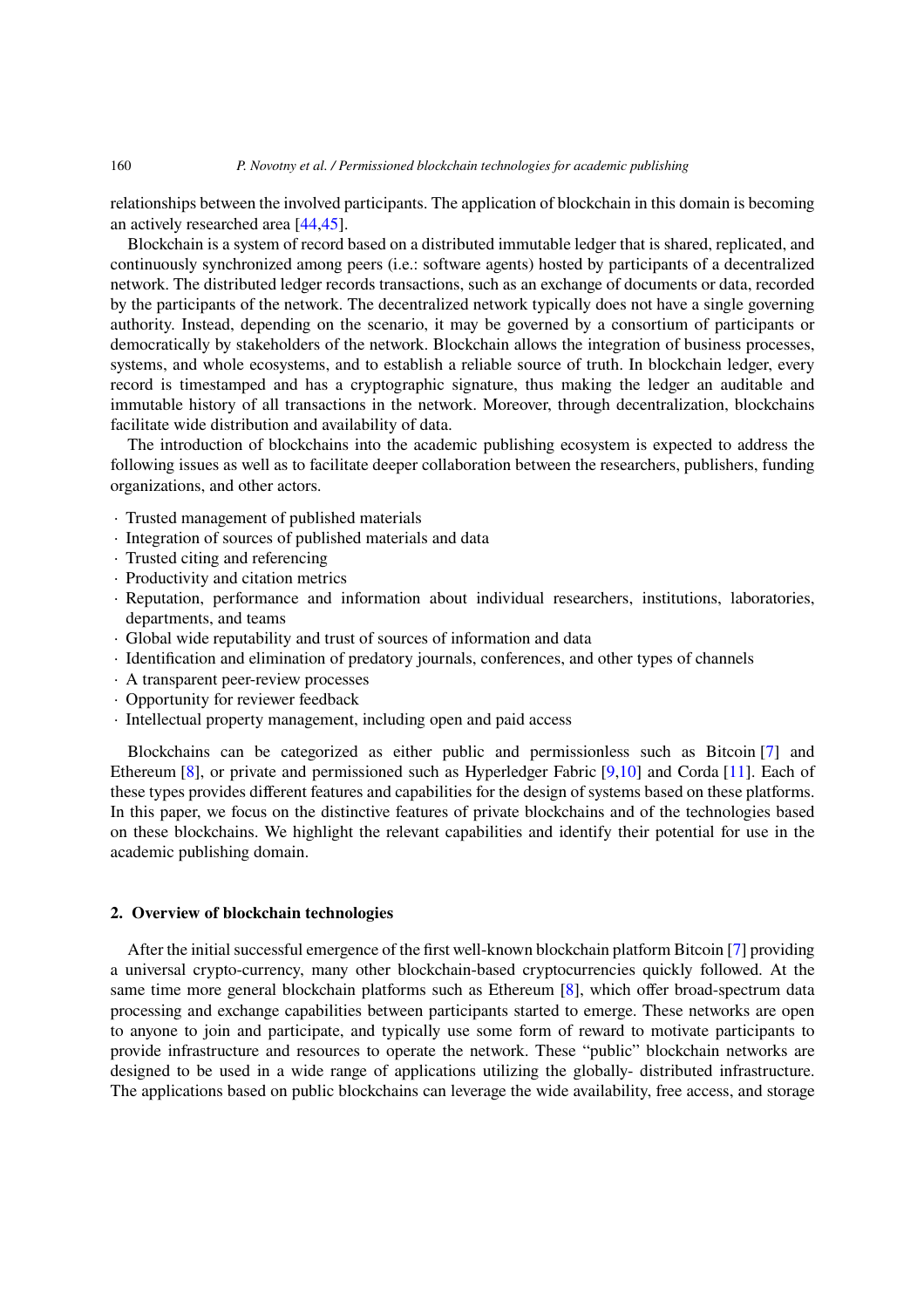of the networks highly-available network and computation resources, as well as relatively inexpensive processing of transactions. The drawbacks include the amount of resources necessary to operate the networks needed to provide a reliable global operation. For example, currently the operation of Bitcoin consumes as much energy as the entire country of Austria [12] and the energy consumption increases with the continuous expansion of the network. Additionally, public blockchain networks typically have a low throughput of transactions; i.e. about 7 and 15 transactions per second in Bitcoin [13] and Ethereum [14] networks respectively. An important architectural consideration is the openness and anonymity of these networks, which provide only limited support of privacy a[nd](#page-11-2) security. Therefore, they are not suitable for applications which require a high degree of security.

In parallel to the public blockchains the private blockchains, which include pl[atfo](#page-11-3)rms such as Hy[per](#page-11-4)ledger Fabric [9,10] and Corda [11], also started to emerge. These private blockchain platforms provide closed environments, which only permitted participants can join. The networks provide access control mechanisms, which allow constraints on access to data and other actions of the participants. Unlike in public blockchains where participants are typically anonymous to each other, in private blockchains every participant has [a](#page-11-5) [we](#page-11-6)ll-known ide[ntit](#page-11-7)y associated with all records created by that participant. The recording of identity (i.e. signing of records) allows to establish non-repudiatable history of records by providing evidence of origin as well as approval of transactions recorded into the immutable shared ledger.

In its core, a blockchain network consists of a series of peers (i.e.: software agents), which together form the blockchain network. Each peer of the network maintains a copy of an immutable ledger. The ledger consists of a series of ordered transactions organized into cryptographically-connected blocks. The cryptographic connection allows verification that the ledger was not tampered with and that none of the transactions were modified since being recorded. The transactions are generated by a smart contract, a business logic component (i.e.: a software code), which is agreed upon by the participants of the blockchain network. An identical copy of the smart contract is hosted on the peers of the blockchain network. When a client submits a request for a transaction into the network, the peers invoke the smart contract and calculate the transaction. To achieve a consistent and reliable state across the blockchain network, the blockchain uses a consensus mechanism, which prescribes the conditions of an agreement between the peers on the outcome of the transaction. Only if the outcome of invocation of the smart contract by the prescribed number of peers yields the same outcome, the transaction is considered valid and can be committed into the ledger. This mechanism prevents faulty or corrupted peers from introducing invalid transactions into the ledger. The valid transaction is distributed between the peers to maintain a consistent and up-to-date state of the ledger of each peer of the network.

Among the key differences between public and private blockchains are the mechanisms of consensus. Public blockchains utilize the proof of work [7] or proof of stake [8] in which a decisive size or weight of the network must agree on a transaction before it is accepted into the shared ledger. These mechanisms work well with a large size of the blockchain network. However, small networks may be vulnerable to attacks which can force inclusion of fraudulent transactions into the ledger [15]. Moreover, due to the inherent complexity of these mechanis[ms](#page-11-0), the transaction p[ro](#page-11-1)cessing in the public networks tend to be slow (e.g.: Bitcoin and Ethereum process few transactions per second). Private blockchains, on the other hand, provide the ability to define custom consensus policies tailored to the specific use case. Hence, every application can have its own definition of who must verify and agree [to](#page-11-8) a transaction before it can be included in the shared ledger. In general, these mechanisms are fast and yield significantly better performing blockchain networks. Combined with an optimized software and hardware [16], private blockchain networks can provide significantly better performance (e.g.: Hyperledger Fabric can process thousands of transactions per second [17]).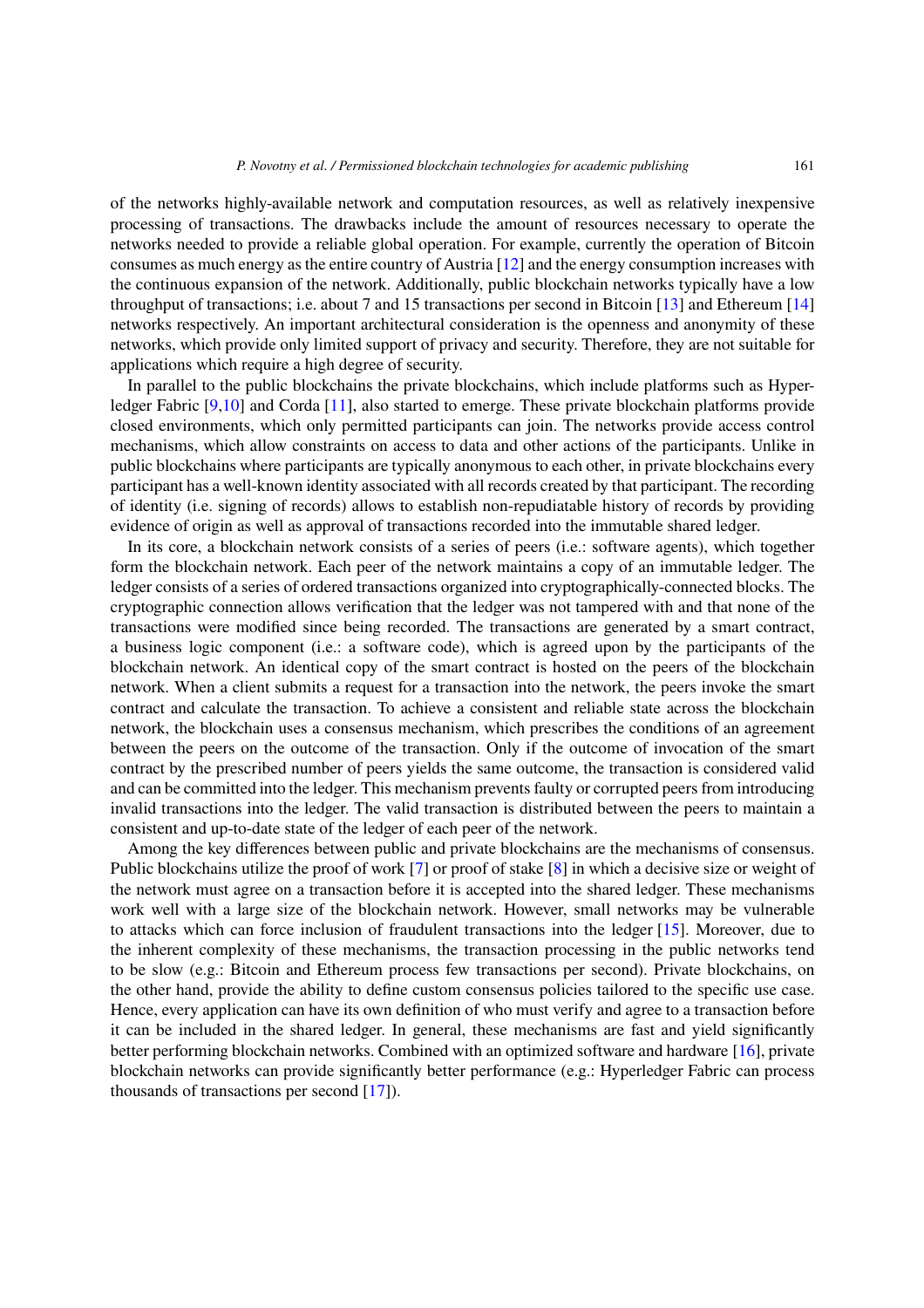The blockchain technologies are quickly evolving. For example, the Hyperledger Fabric project has currently more than 250 member companies and large number of software engineers actively participating on development of new features. New technologies such as new methods of smart contracts [23] or increasing reliability [43] are proposed and implemented with every new version. The selection of an appropriate blockchain platform for a new system is thus a challenging task which requires understanding of a number of areas including the system design, security topics such as cryptography and privacy, as well as the specific attributes of the blockchain platforms.

#### **3. Consensus in blockchain**

In this section, we look at the consensus mechanism in context of trust. In blockchain, consensus [18] is the process of agreeing on what the ledger's "true" contents are. The consensus mechanism forms the foundation of the trust one places in a blockchain-based ledger. In its simplest form, forming a consensus simply means that the set of computers maintaining a Blockchain agree that any particular block in the chain contains data that is a semantic component of the ledger, and that such a block is corre[ctly](#page-11-9) ordered/positioned in the Blockchain. The latter point is important because block order corresponds directly to temporal order, which, if the block data represents financial transactions, for instance, has direct monetary consequences if wrong.

It is important to note that the process of forming a consensus does not, in general, endorse the semantic validity of the data in the blocks added to a blockchain. For example, one could store a string in a block with the sentence "The Moon is made of green cheese." A consensus could be produced by the computers maintaining the Blockchain such that they all agree that a block containing the sentence is part of the Blockchain, but they can't decide if the sentence is actually true. A later observer of the Blockchain can trust that the sentence was the one that was intended to be preserved in the Blockchain, and that it hasn't been changed since.

On the surface, forming a consensus seems like it might be a simple problem, and in a perfect world, it might be, but in the real world many things can go wrong. The main challenge is protecting the process in the face of ongoing disruptions, including overt attempts by nefarious actors attempting to alter the ledger to their benefit, or to simply delay or disrupt the consensus process itself. Hackers, for instance, might compromise one or more of the machines maintaining the blockchain and send out contradictory or confusing communications to the others. Other disruptions include transmission delays, equipment failures (machines do crash, and the power does fail), and software bugs. Of course, any and all of these things could happen at once, and the process still needs to produce a consensus, if it can, and it needs to do so in a timely manner.

One of the simplest consensus processes is the one used for the blockchain underlying the cryptocurrency Bitcoin. That blockchain is subject to developing branches leading to alternative collections of blocks to be (exclusively) interpreted to contain parts of the ledger, or not. The simple solution for Bitcoin is to define the longest branch to contain blocks of the "true" ledger, any other branch does not. This process is simple to understand and implement, with the computers maintaining the blockchain programmed to extend the longest branch, thus reinforcing the consensus choice.

There are various consensus schemes based on having the computers vote on the consensus. This approach typically appoints one of the computers to be a "leader" that is responsible for tabulating the votes. The process is neither simple to understand nor to implement, mostly because it needs to address a number of complex issues in the face of failure and malicious attack (e.g., leader selection). These issues,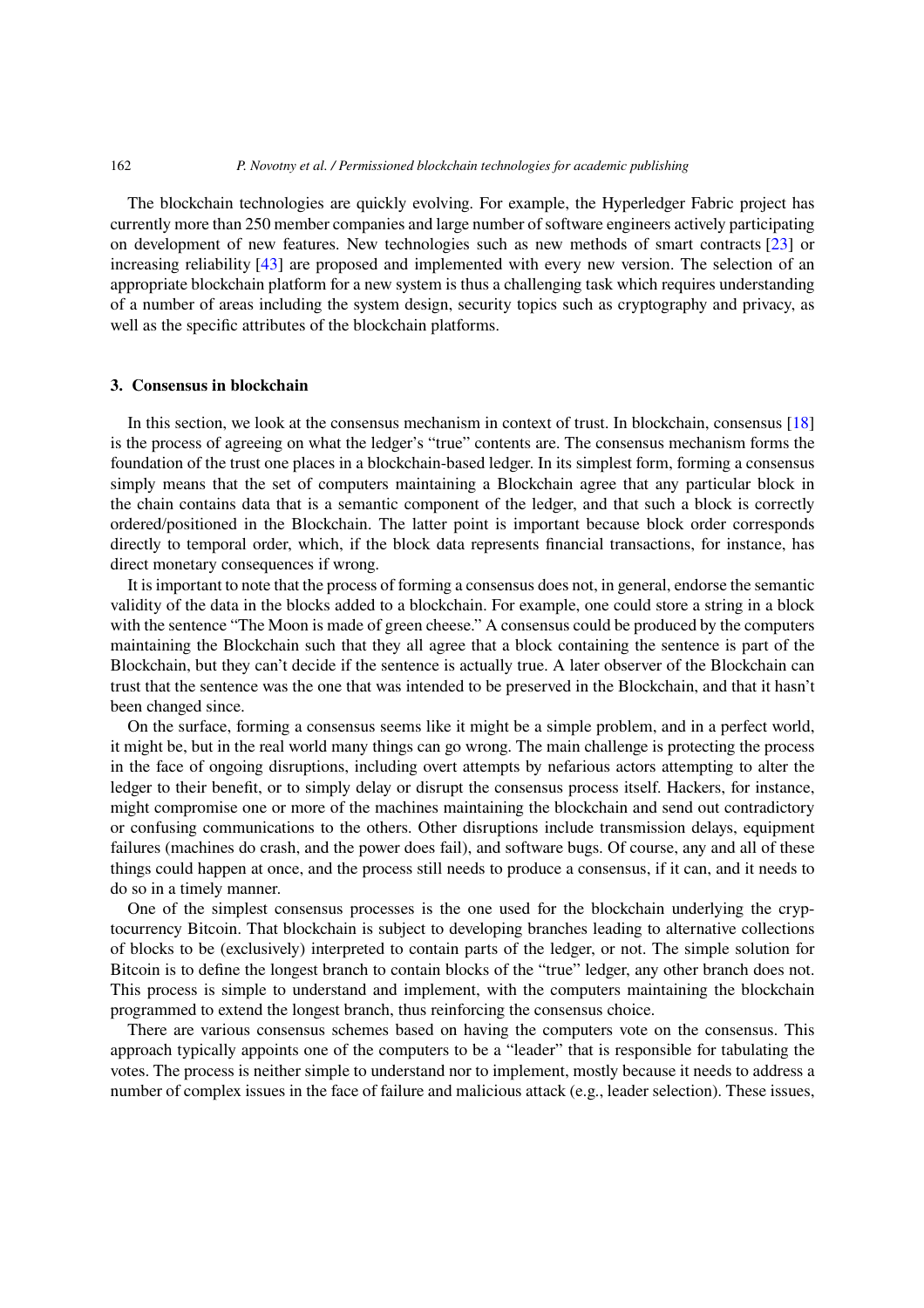the overhead of exchanging votes, and the need for other intermachine communications that are in addition to the basic exchange of block data, tends to limit performance.

#### **4. Blockchain security considerations**

The use of blockchain requires careful consideration of the security attributes and risks. Blockchains are often public key infrastructure (PKI) systems at scale. Blockchain derives its immutable properties from the underlying cryptographic primitives. These cryptographic primitives include asymmetric encryption based on Error Correction Code (ECC) or RSA (Rivest–Shamir–Adleman) and digital signatures. The responsibility for managing the keys associated with digital signatures is on the "users" or "applications" that interact with the blockchain.

The distributed nature of blockchain means that the storage of data on different nodes is governed by a consensus algorithm - in context of security, the process by which nodes agree that a data that is cryptographically-immutable can be stored within their ledger and that other nodes also store the same data in their ledgers. Public blockchains are vulnerable to attacks based on creating network partitions, or by exploiting certain properties of consensus algorithms (e.g., creating server farms to solve cryptographic puzzles or launching denial of service attacks).

Another vulnerability of public blockchains is linked to the use of private keys to secure and store data. The use of private keys was exploited by several well-known attacks on cryptocurrencies [19] and similar key-centered types of attacks.

In general, the risks in public blockchains are high because the participants involved in the blockchain are unknown to each other. Consequently, the blockchain must provide strong guarantees (in terms of algorithms, and rewards) to prevent malicious actors from taking over the blockchain. In co[ntra](#page-11-10)st, in private blockchains, the actors are known and constrained by access control mechanisms, which eliminate many of the attack vectors. However, both types of blockchains run smart contracts, which are computer code. Without appropriate safeguards, such as input validation or preventing the code from running indefinitely, the smart contracts can cause significant harm to the underlying blockchain [20].

### **5. Blockchain as a service**

Hyperledger Fabric is a permissioned and enterprise level blockchain technology. Thanks to its advantages, such as enhanced on-chain data confidentiality, high transaction throughput, and low latency, enterprises and research institutions are increasingly interested in innovating their businesses processes and operational models with the use of Fabric [21]. However, in many scenarios, operating a highperformance Fabric network on-premises can be an expensive proposition. Aside from the cost of the hardware, it may be necessary to hire blockchain experts to set up the network, configure it to the best performance, and develop the smart contracts. To solve this challenge, running the blockchain network in the Cloud is a model that enables an easy ac[cess](#page-11-11) to blockchain technologies. With a Cloud-based blockchain platform, customers can focus more on innovating their businesses and operations using the blockchain, while the Cloud service provider takes the responsibility of delivering a high-quality blockchain platform. As one of the pioneers in this area, IBM developed IBM Blockchain Platform (IBP) [22], a full stack blockchain-as-a-service (BaaS) offering with features including high performance, enhanced security, and high availability in its globally-distributed public Cloud.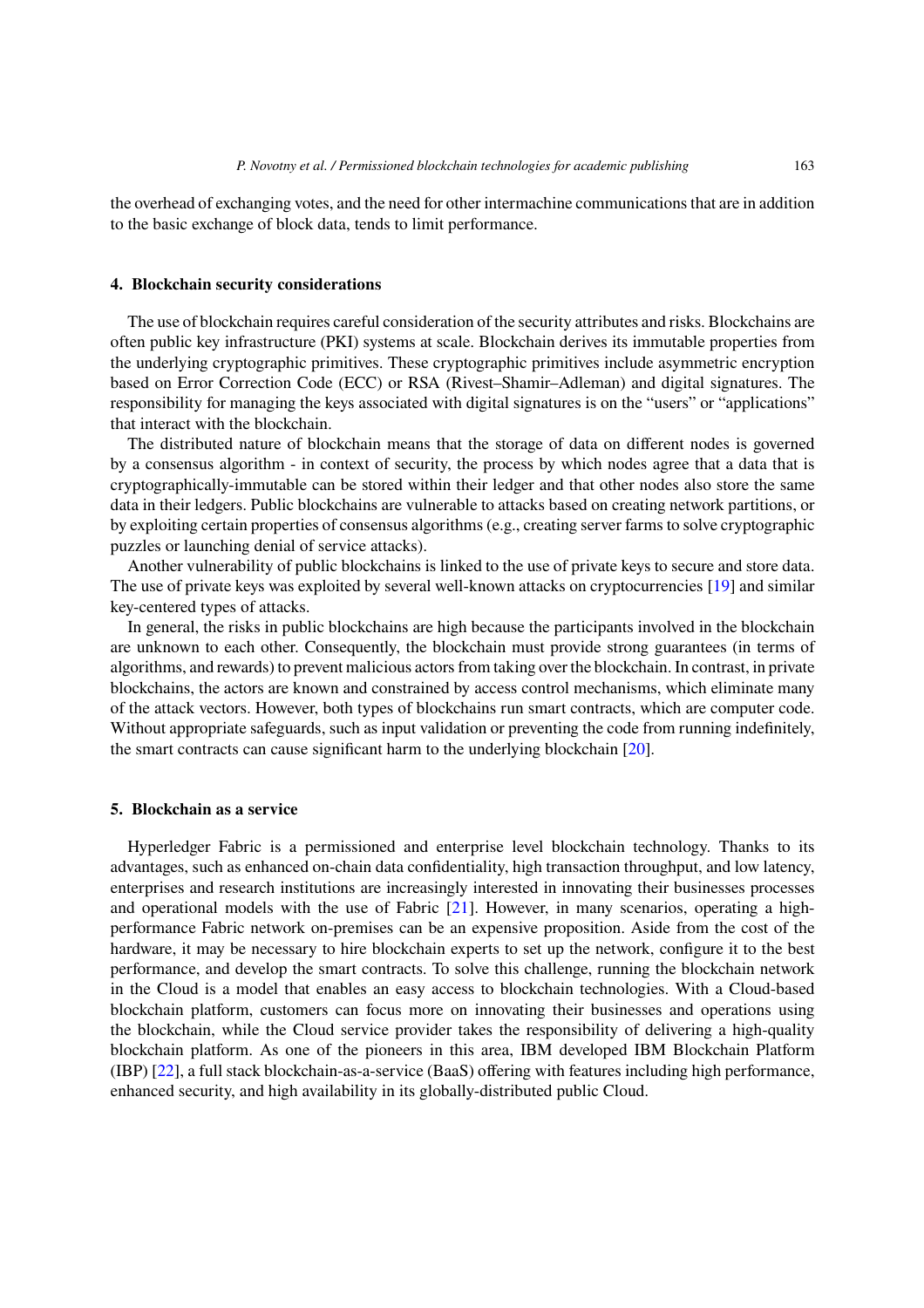<span id="page-5-0"></span>

Fig. 1. The architecture of IBM Blockchain Platform.

Figure 1 depicts the architecture of IBP, which consists of Hyperledger Fabric - the blockchain network service, and Hyperledger Composer – the blockchain application development framework, which aims at accelerating the development of blockchain applications. Instead of writing the smart contracts from scratch, Hyperledger Composer provides a convenient layer and business-level abstractions to help customers [c](#page-5-0)reate a blockchain network, implement smart contracts, and deploy them on Fabric. The platform also provides web-based tools for customers to manage and monitor their blockchain networks.

By running the business processes on a Cloud-based blockchain platform such as IBP, the two primary concerns are the performance and data privacy. A good performance allows the platform to handle highfrequency requests (e.g.: conference registrations, paper/review submissions) at peak times, while the secure environment guarantees that the sensitive data, for example, the scholars' personal information or unpublished work, will not be leaked out. To address these concerns, IBP uses the LinuxONE mainframes [23] as the infrastructure of the blockchain platform. Aside from the high level of isolation among different tenants, LinuxONE provides many other advantages, such as high performance and data privacy among others. To achieve thousands of transactions per second on IBP, LinuxONE uses crypto accelerators, which can accelerate the cryptographic functions that are extensively used in Fabric. LinuxONE provides [hard](#page-11-12)ware level virtualization and isolation mechanism Secure Service Container (SSC) yielding high security including the prevention of insider attacks [24]. This category of attacks is one of the major vulnerabilities in Cloud services [25], in which the data is leaked by the illegal access of the insiders of the Cloud services, such as the platform administrators. SSC prevents the insider attack by automatically encrypting all the code and data in memory and on the drive at all times. With SSC, even the platform administrators do not have the decryption keys and thu[s ca](#page-12-2)nnot access the data. Another critical component in IBP to preserve data privacy is t[he](#page-12-3) Hardware Security Module (HSM) which holds the decryption keys of the data in SSCs. The decryption keys never leave HSM and cannot be accessed from outside of HSM either. This mechanism guarantees that even if someone successfully makes a copy of the SSC data, he or she will not be able to decrypt the data.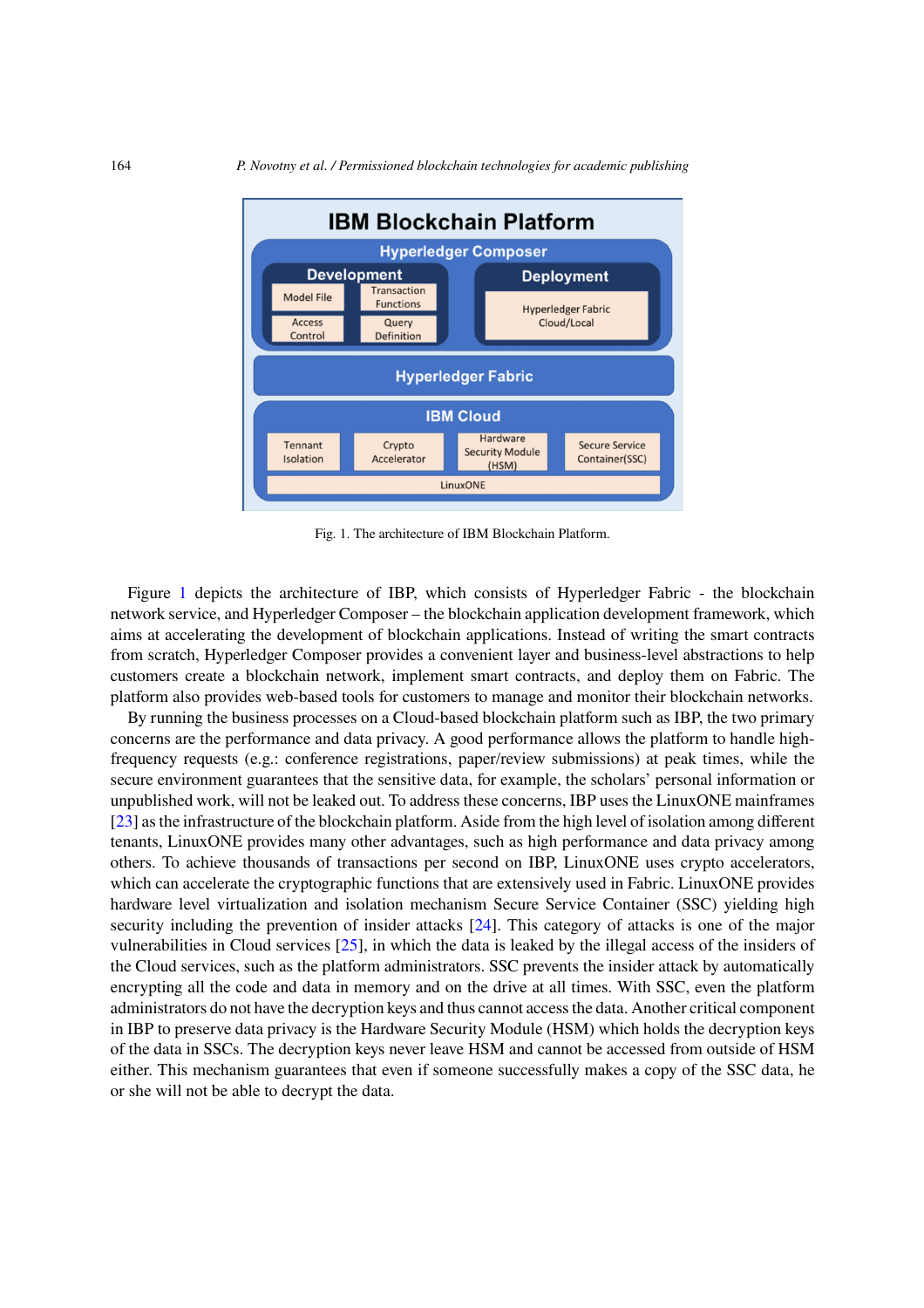BaaS simplifies and accelerates the adoption of the blockchain technologies for many industries including academic publishing. Currently, the large numbers of academic publishing processes, such as publication and citation information, conference or journal access sites, are managed on various disconnected platforms. BaaS can help to effectively integrate the academic publishing domain. We envision a BaaS-based academic publishing ecosystem that can be accessed by all the participants and where all the processes and activities, such as peer review and citation metrics, can be recorded with high credibility. This ecosystem will not only bring more efficient management and highly-trusted governance of the academic data, but also promote the collaboration among the scholars and publishers by effectively sharing information.

# **6. Secure blockchain analytics**

One of the benefits of using blockchain in academic publishing is that large amounts of trusted data related to various aspects of academic publishing processes, such as peer reviews and citations, can be accumulated on the shared ledger of blockchain. Analytics tools suitable for blockchain [41] will allow to extract the real value out of such data beyond just collecting the transactions. For instance, blockchainenabled analytics tools need to be able to seamlessly operate on blockchain data which has the form of key-value pairs in the case of Hyperledger Fabric and other platforms. Additionally, the same security model and confidentiality constraints need to be followed if security and trust are of impo[rtan](#page-12-4)ce. Ideally, it is desirable that the notion of trust, enabled by blockchain, extends to the blockchain analytics as well.

The blockchain-enabled trusted analytics can have many forms ranging from standard descriptive analytics to predictive- or machine learning-based tools. Similarly, architectures and implementations can vary significantly. Analytics tools can be tightly- integrated with blockchain platforms operating directly on the blockchain data without extracting it to any external system, or the blockchain data can be securely extracted to external analytics platforms by providing appropriate data connectors. Analytics methods can be implemented in the smart contract (on-chain analytics), in the blockchain client applications, or completely externally. Specific architectural choices depend on concerns such as the required level of security, needs to operate in or near real-time, constraints for moving data, need to integrate with external off-chain datasets, etc.

In this section, we illustrate some aspects of blockchain-enabled secure analytics by briefly describing an analytics tool that we have developed for blockchain solutions leveraging Hyperledger Fabric. The tool provides a descriptive analytics service tightly integrated with the Hyperledger Fabric platform. The service uses the same security model and authentication as Hyperledger Fabric and it can directly access the blockchain data without the need to Extract Transform and Load (ETL) outside of the platform. We designed the service in a solution-independent way so that it can be used with any blockchain solution.

To the user, the blockchain analytics service is exposed as a web-based configurable analytics dashboard. It allows users (1) to provide blockchain authentication credentials, (2) to create and manage dynamic descriptive queries, such as time-series aggregations, spatiotemporal and top-N analytics, as reusable and embeddable widgets, and (3) to visualize the results of the descriptive queries as charts in widgets and dashboards. Figure 2 shows a sample dashboard we configured for an existing supply chain blockchain solution.

The analytics service consists of three main components, namely an authentication and dashboard management component, an analytics server, and ledger block reader. In our implementation and a typical deployment, all these componen[ts](#page-7-0) of the blockchain analytics service are co-deployed with one blockchain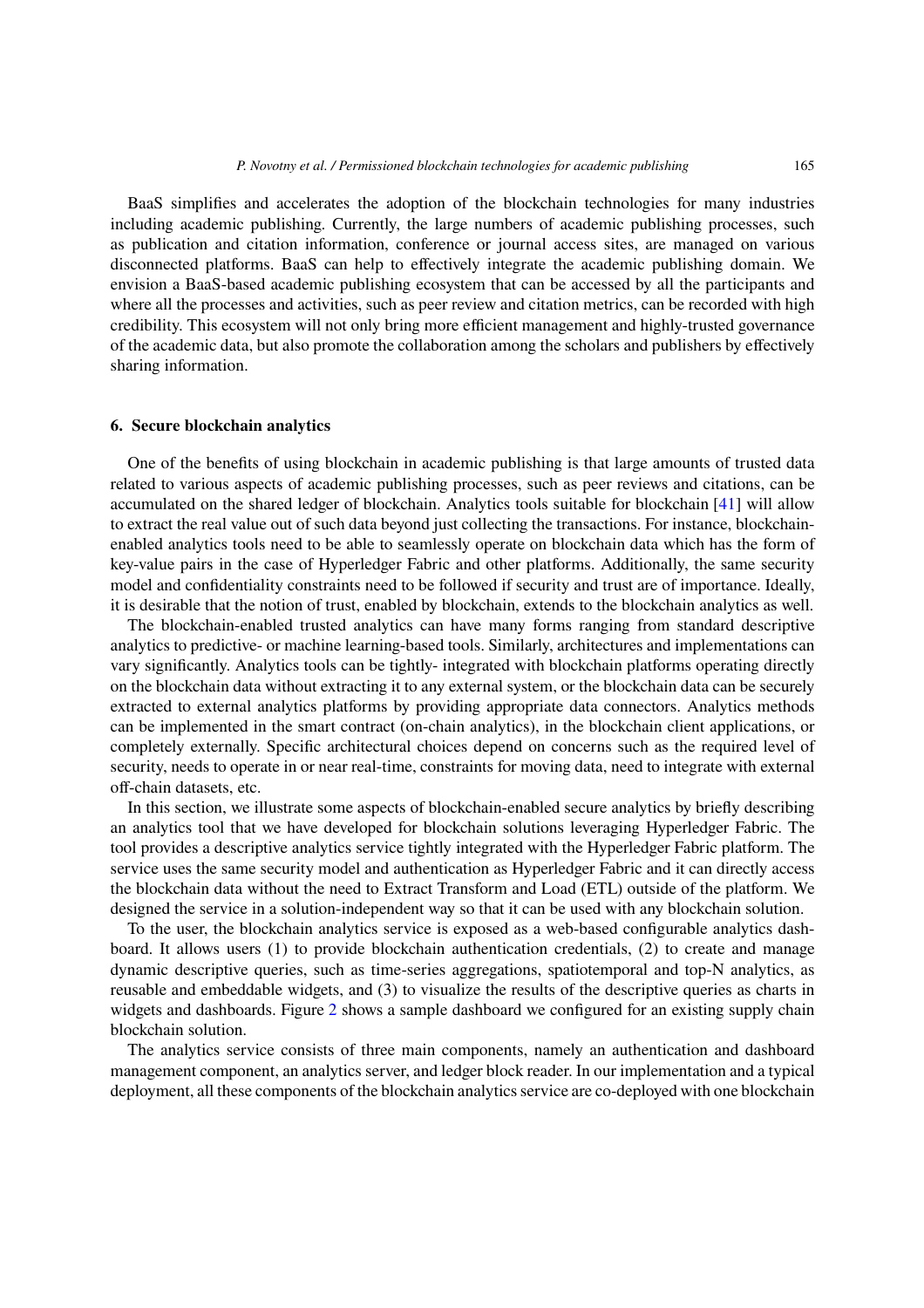<span id="page-7-0"></span>

Fig. 2. Analytics dashboard.

peer running on an IBM Blockchain Platform (IBP) [22]. This allows the service to operate directly on the blockchain data without ETL. However, the service can be deployed with more than one peer if needed. Also, it does not have any dependencies on IBP and it can be deployed with the peer running in any environment supported by Hyperledger Fabric.

The web-based user interface connects to an aut[hen](#page-11-13)tication and dashboard management component which takes care of user registration and authentication using their blockchain network credentials. This component also provides basic functions for dashboards configuration management.

The actual analytics is performed by the analytics server component. Users can access the analytics server component only after successful authentication. This component provides support for querying the blockchain data and additional analytics operations such as additional filtering, etc.

In order to enable analytics such as those depicted in Fig. 2, the analytics server needs to be able to efficiently support a variety of aggregate queries. In Hyperledger Fabric blockchain solutions, data is stored as key-value pairs on the distributed ledger and, additionally, the latest value of each key is also stored in a so-called "state database" (implemented e.g. as CouchDB [26]) which facilitates efficient access to the latest version of data. Since the analytics service potent[ial](#page-7-0)ly needs to query the full history of all keys, data in the state database is not sufficient, and instead, all data on the ledger needs to be potentially queried. Unfortunately, in the current implementations of the ledger, complex and efficient queries are not supported. To overcome this problem, one of the key components [of](#page-12-5) our analytics service, the ledger block reader, maintains a copy of historical ledger data in the same physical database where the state database resides. This way, we can leverage the query capabilities (of e.g.: CouchDB) which are significantly more powerful than the current ledger query capabilities. Our solution assumes that values of blockchain data are JSON documents.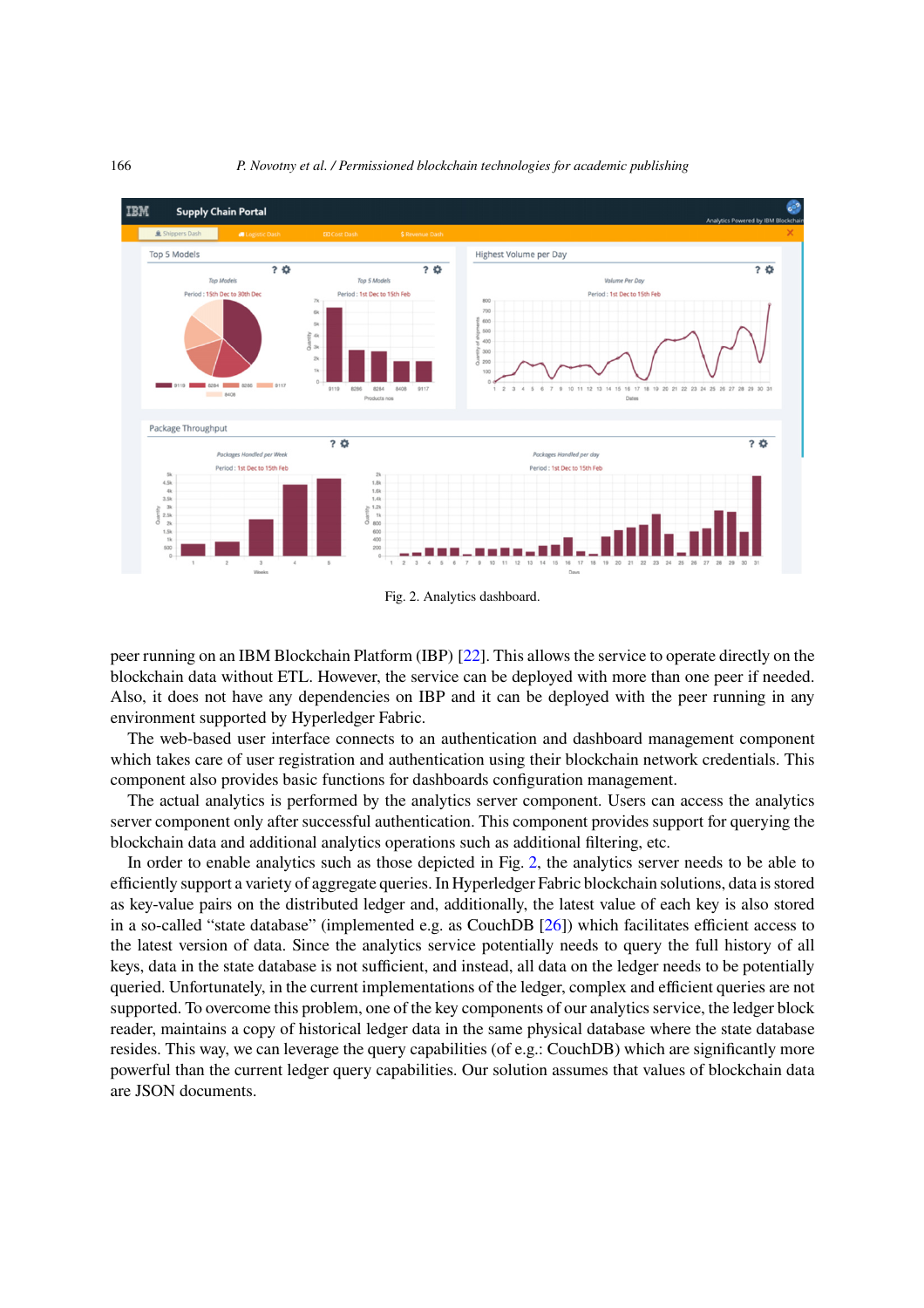While the described solution with its main components currently focuses primarily on descriptive analytics and queries, similar architecture and approach can be used for predictive and other advanced analytics as well. The advantage of the described approach is that the blockchain data does not need to leave the security zone of the blockchain solution and it is analyzed securely in the same environment.

#### **7. Transparent management of data and processing**

Blockchain technologies are allowing a fresh look at how business processes can be designed, specified, implemented and maintained. The academic and industrial community is drawing on tried and true approaches to Business Process Management (BPM), such as activity-based process management (i.e.: the BPMN standard), the more data-centric case management approach (i.e.: the CMMN standard), and business rules and decision trees (i.e.: SBVR and DMN), respectively. The industry is adapting and extending those approaches to take advantage of fundamental characteristics of blockchain and to address emerging application use cases.

Blockchain provides a trusted data repository with privacy-preserving access controls. In the emerging blockchain-enabled business process solutions this is leveraged by focusing on constructs for asset and participant. Assets correspond to physical or conceptual business-relevant objects that may change as business processes evolve. Many blockchain-enabled solutions are centered around a family of asset types, including data that accumulates around them and possible lifecycle pathways that they may progress through. In applications relating to academic publishing, the asset types will focus on items such as articles, supporting datasets, reviews and editorial decisions, subscriptions, and access transactions. The business process modelling community is now drawing on academic work on business objects [27], business artifacts [28], and case management [29,30] to develop explicit mechanisms to model, specify, and implement the assets that underly collaborative processes, along with the possible lifecycles through which they can traverse. The two most used lifecycle models are based on finite state machines (and their generalization, state charts [31]) and directed acyclic graphs (DAGs) with rollback [32,33]. Althoug[h th](#page-12-6)e field is still evolvin[g, t](#page-12-7)he paradigm of Artifact-[Cen](#page-12-8)[tric](#page-12-9) Service Interoperation (ACSI) hubs [34,35], which proposes the use of assets with lifecycles as the anchor for collaborative business processes, provides one blueprint for how blockchain solutions will be specified. Recent work on modeling and specifying constraints on the interacti[on](#page-12-10) of assets (e.g., [36,37] will be an important extens[ion](#page-12-11) [of](#page-12-12) the ACSI hub approach, enabling enforceable controls on how collections of assets will work together.

In blockchain-supported business collaborations, there are multiple participants (including both individuals and organizations) that can access information stored on the hub. Various mechanisms are emerging to specify and enforce access contr[ols.](#page-12-13) [Fo](#page-12-14)r example, Hyperledger Fabric currently supports channels, which involve a fixed set of participants who have the exclusive right to see data and invoke transactions within the channel. Another approach, supported by ACSI hubs [34] but not yet by blockchain frameworks, enables access controls at the level of assets and their attributes, e.g., so that an editor can see an article review and the reviewer's name, whereas the authors can see only the review. Importantly, participants can also access the smart contracts, or business logic, that is executing on the blockchain. The smart contracts can specify how assets progress along their lifecycle (e[.g.,](#page-12-15) when the final review of a paper has been submitted then forward to editor for a decision), and also constraints within or between assets (e.g., articles involving experiments must have all supporting data committed into the blockchain solution before reviewing can begin). The fact that the smart contracts can be viewed and agreed upon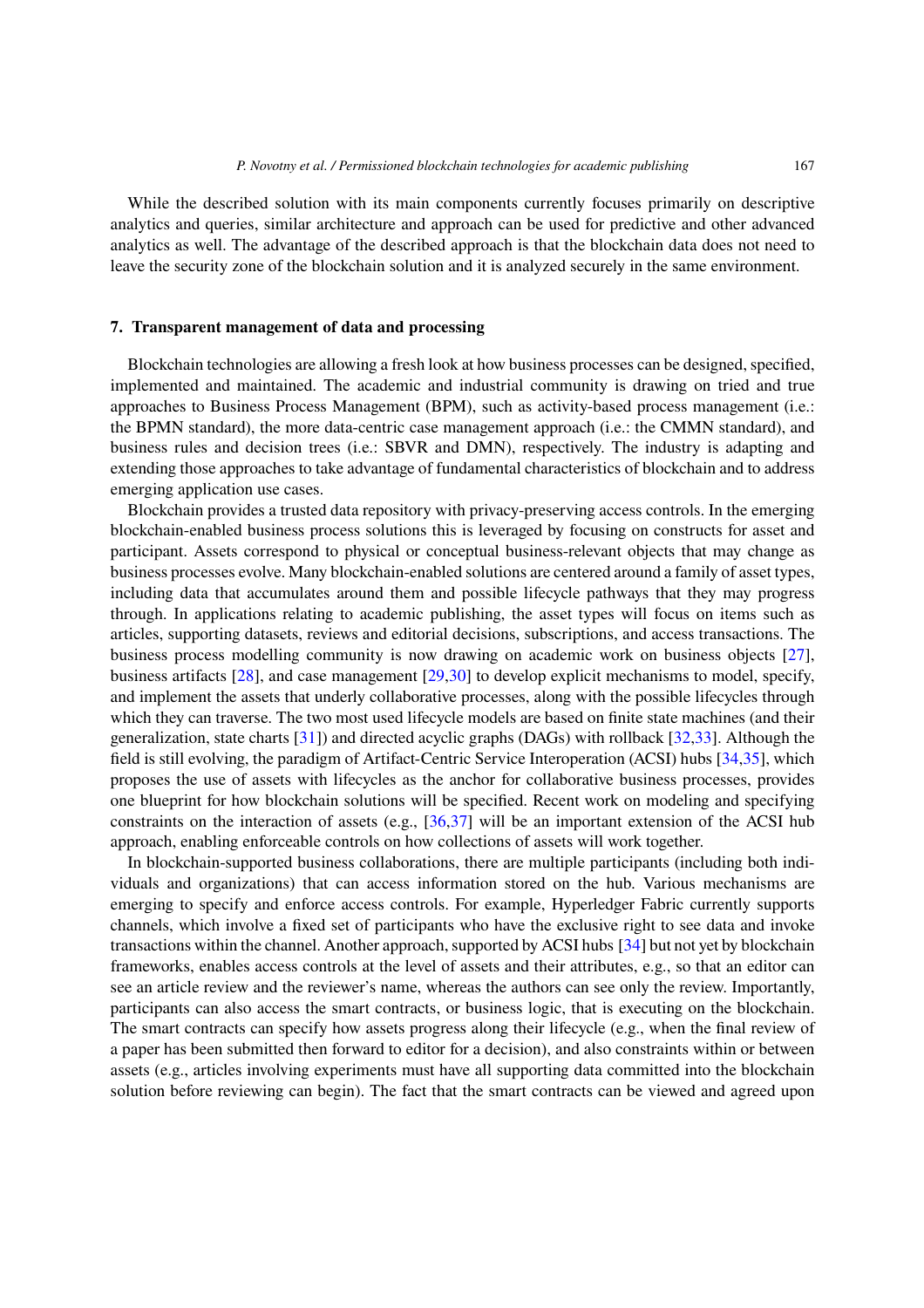by the participants is central to enabling both the transparency and the auditability of all processing that occurs on the blockchain.

The use of blockchain can transform several of the core business processes that arise in academic publishing. Some of these processes are found in other domains, such as improved efficiency and reduced dispute resolution around invoicing, billing, and payment; or such as enabling analytics about processes that span multiple organizations, while preserving individual privacy protections. Others are more specific to publishing, e.g., to create more transparent, trusted, and auditable reviewing procedures, including the development of evidence-based evaluations of reviewer performance and expertise as an aid to editorial decisions. We focus here on two application areas that are of central interest to academic publishing. For both of these, a permissioned blockchain environment can provide a trusted, cost-efficient, sustainable approach that can provide important capabilities that are elusive with current practices.

The first application area relates to trusted verification of source data, algorithms, intermediate results, and published results. A blockchain network maintained by a family of leading international universities, industrial research labs, government research funding agencies, professional organizations, and publishing companies can provide a trusted, neutral hosting ground for this kind of "provenance" information, either for a single discipline or across disciplines. Not all data needs to be stored on the blockchain. Instead, some of the data can be stored off-chain but with associated cryptographic hashes stored on-chain; these can be used to verify that data has not subsequently been tampered with. The availability of full source data can be relevant across all disciplines. For example, it will streamline the reviewing process, enable follow-on research to have easier access to relevant source materials, and help to overcome fallacious references to non-existent or non-relevant sources. Availability of provenance information for papers in the experimental sciences will be especially relevant in reducing falsification of data and/or inferred results. A central component of maintaining this trusted provenance information will be the transparency of the processes used to enforce the gathering and maintenance of the data. The general accessibility of smart contract logic to all participants will be a key enabler for this transparency.

A second key application area of blockchain for academic publishing concerns the development of transparent, systematic approaches for evaluating the academic quality and impact of papers and publishing outlets. At present Google Scholar is a primary source of citation indexes, which have become a proxy for measuring the scientific, academic, and scholarly impact of both publications and the researchers who write them. But there is little visibility into the algorithms that underlie Google Scholar, nor much guarantee that all of the author's publications are included. Further, there is at present no attempt to enable a focus on citations from more reputable publication venues and reduce or eliminate the influence of predatory publication outlets. A blockchain-enabled solution, maintained by a consortium of leading universities and governmental research agencies, could provide a transparent, systematic framework and family of processes and algorithms for maintaining data about all publications and publication outlets. Multiple algorithms could be developed and made available for tallying the academic merit of articles, authors, and publication outlets. The algorithms would be accessible as smart contracts, so that interested stakeholders could understand how importance was measured, including how publications outlets individual citations were weighted. In particular, information about the reviewing and possible pay-for-publishing procedures of different publication outlets could be incorporated into the weighting functions in a transparent manner. The availability of a trusted blockchain-enabled solution to provide this kind of informed measure of academic merit could bring important benefits to the scientific community in the form of more accurate assessment of research impact, and both editorial decisions and research funding decisions that are better informed.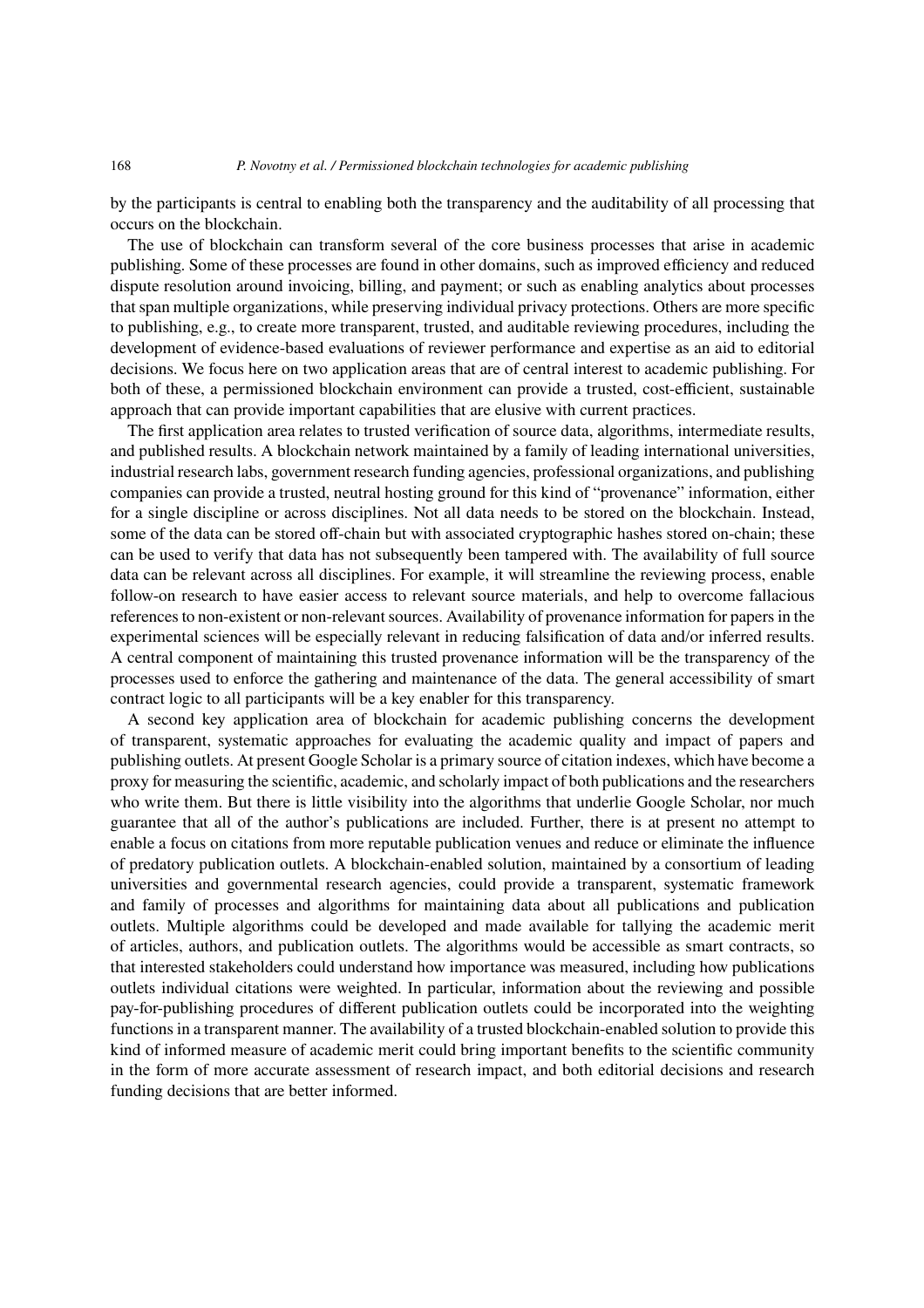## **8. Personal data management on blockchain**

In this section, we look at how blockchain supports the management of the ownership of personal data. First, consider a publication submission process implemented on blockchain. As data is collected in the blockchain around a publication submission, the process continues to enrich that data with assigned reviewers, reviews, addendums, decisions, and ultimately the camera-ready publication. The process will enhance transparency where needed and enforce privacy when in need to protect the data. But ultimately much of that data belongs to the author, for his or her own consumption, analysis, or for simple compliance reasons.

The personal data collected by the blockchain enabled processes require cautious management. Recently the Global Data Privacy Regulation, better known as GDPR [38] came into effect in the European Union. The regulation mandates that every user is entitled to his or her own data. It is possible then for anyone to collect all the data about him or her and require a medium to store that information. For example, the Personal Data Store (PDS) [39] is a storage mechanism to collect, protect, and manage personal data. The owner can grant or restrict access to specific data items. [Zy](#page-12-16)skind et al. [40] propose to use the Blockchain to act as an automated access-control manager that does not require trust from a third party.

Owning the personal data creat[es](#page-12-17) a new paradigm, the user can selectively combine data items to create an intent. By intent, we mean the desire to act combined with the necessary data to sup[port](#page-12-18) that intent. Let's take an example from Academic Publishing: the selection of a program committee and how using intents we can create better matches. A program committee is usually selected *a priori* with limited understanding of the skills or even the preferences or areas of interest of each member. What if each potential member expresses his or her areas of interest, supports it with related work, or ratings gathered as a reviewer, and even expresses the level of availability to participate? Conceivably, a potential Program Committee member may express his unsolicited intent to participate allowing to uncover other untapped talents. At that point, a Program Chair can better understand what are the areas covered, seek other members to fill gaps or fine tune the Call for Papers to address the true interests of the program committee. Intents can also be used when assigning publications, to fine-tune a particular area of specialty or potentially combined with the external blockchains to detect conflicts of interest based on prior co-authorships or collaborations.

Finally, by expressing an intent the user can be more precise on its action plan, as opposed to reacting to a solicitation that may be broad in nature, and with the support of a PDS, it may be possible to furnish necessary supporting facts to properly respond to that intent by the fulfilling party.

# **9. Summary**

We have presented permissioned blockchain technologies and outlined how they can be leveraged in the domain of academic publishing. We have explained the differences between public and private blockchains as well as the key concepts such as consensus and security considerations. We have also presented the latest technologies and tools available, including IBM Blockchain Platform which allows to efficiently build and operate cloud-based blockchain solutions, and Secure Blockchain Analytics which allows users to tap into the value of the data stored on blockchain ledgers. We have described how blockchains provide trust and facilitate collaboration without the need for centralized management and authority, something that academic publishing, centered on information processing and reliant on interactions between globally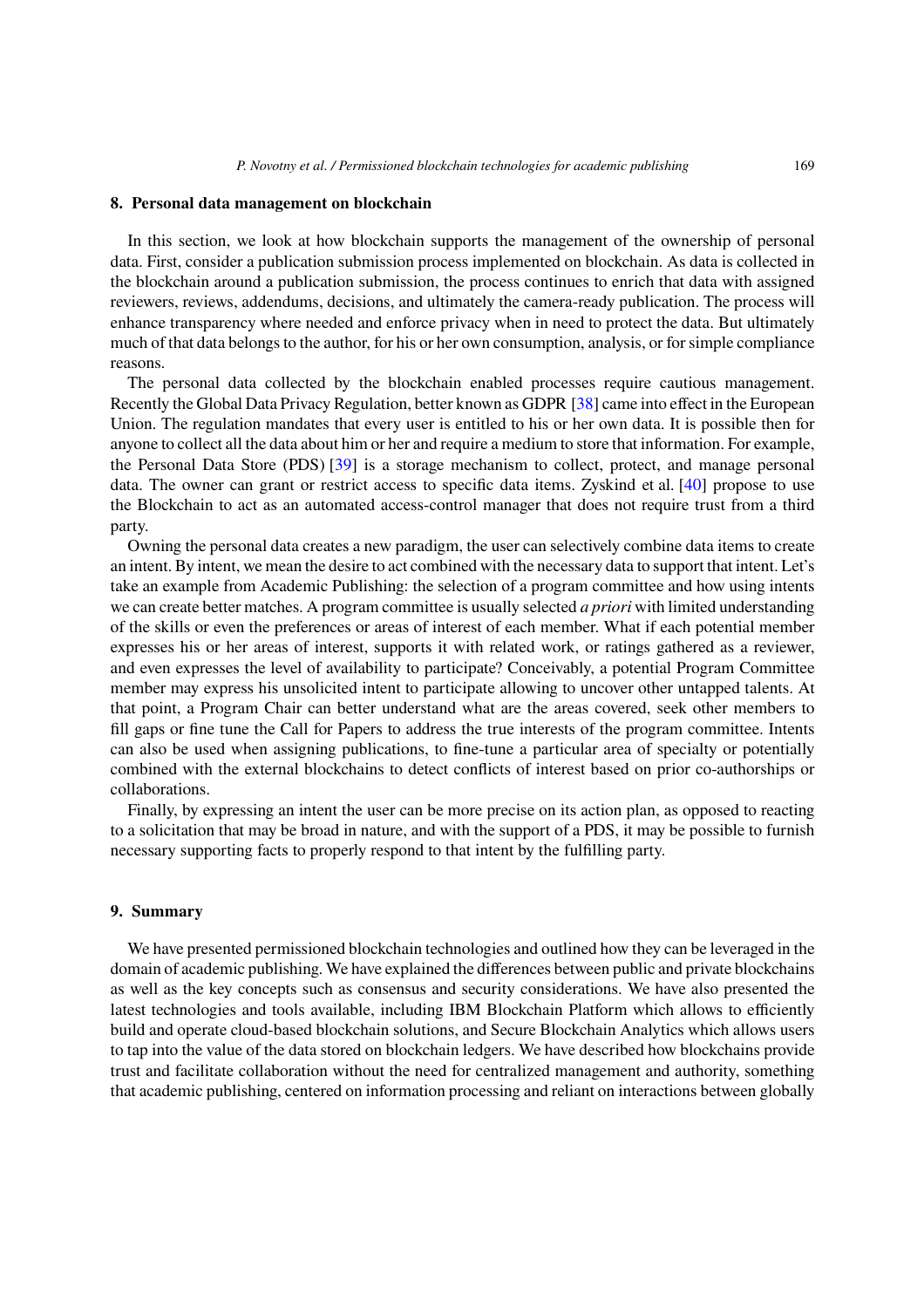distributed participants will greatly benefit from. As such, blockchains provide the opportunity and building blocks to design new solutions, which will address shortcomings of the present technologies as well as significantly transform and extend the existing processes and modes of operation to the benefit of the academic publishing community.

### **About the Author**

This paper is based, in part, upon a presentation given by Petr Novotny at the NFAIS Conference on Blockchain for Scholarly Publishing that was held in Alexandria, VA, USA earlier this year. Petr Novotny is a Research Staff Member at IBM T.J. Watson Research Center in NY, where he works on innovations of Blockchain technologies, contributes to the Hyperledger Fabric project, leads the development of Blockchain based analytical, audit and compliance methods and tools, and leads the development of seminal Blockchain based industry use cases in areas including finance, trading, media, and others. This paper includes the additional input of his colleagues, Qi Zhang, Richard Hull, Salman Baset, Jim Laredo, Roman Vaculin, Daniel L. Ford, and Donna N. Dillenberger.

Contact: P.Novotny@ibm.com.

#### **References**

- [1] R. Wolf[son, Understanding how IB](mailto:P.Novotny@ibm.com)M and others use blockchain technology to track global food supply chain, *Forbes* (2018).
- [2] we.trade: https://we-trade.com/, accessed 13 September 2018.
- [3] J.J. Roberts, IBM and stellar are launching blockchain banking across multiple countries, *Fortune* (2017).
- [4] E.E. Wood, SecureKey announces blockchain based identification service, *itbusienss.ca* (2018).
- [5] Gemological Institute of America, "Chow Tai Fook and GIA Bring Diamond Grading Reports to Consumers via Blockchain," May 23, 2018. Available: https://www.gia.edu/gia-news-press/chow-tai-fook-gia-blockchain, accessed 13 Septembe[r 2018.](https://we-trade.com/)
- [6] M. del Castillo, IBM-maersk blockchain platform adds 92 clients as part of global launch, *Forbes* (2018).
- [7] S. Nakamoto, Bitcoin: A Peer-to-Peer Electronic Cash System, https://bitcoin.org/bitcoin.pdf, accessed 13 September 2018.
- [8] Ethereum Blockchain App Platform. https://www.ethereum.org, accessed 13 September 2018.
- [9] Linux Foundation Hyperledger Fabric: [https://www.hyperledger.org/projects/fabric, accessed 13 Septembe](https://www.gia.edu/gia-news-press/chow-tai-fook-gia-blockchain)r 2018.
- [10] N. Gaur, L. Desrosiers, P. Novotny et al.*Hands-On Blockchain with Hyperledger: Building Decentralized Applications with Hyperledger Fabric and Composer* Packt Publishing, 2018.
- <span id="page-11-1"></span><span id="page-11-0"></span>[11] R.G. Brown, 2016 Introducing r3 corda: A distributed ledger [for financial services. R3.](https://bitcoin.org/bitcoin.pdf)
- <span id="page-11-5"></span>[12] Bitcoin energy consumption index: h[ttps://digiconomist.net/bitc](https://www.ethereum.org)oin-energy-consumption, accessed 13 September 2018.
- <span id="page-11-6"></span>[13] Bitcoin scalability problem: https://en.w[ikipedia.org/wiki/Bitcoin\\_scalability\\_proble](https://www.hyperledger.org/projects/fabric)m, accessed 13 September 2018.
- [14] Ethereum transactions chart: https://etherscan.io/chart/tx, accessed 13 September 2018.
- <span id="page-11-7"></span>[15] 51% attack: https://www.crypto51.app/about.html, accessed 13 September 2018.
- <span id="page-11-2"></span>[16] A. Mencias, D. Dillenberger, P. Nov[otny et al., An optimized blockchain solution for the IB](https://digiconomist.net/bitcoin-energy-consumption)M z14, *IBM Journal of Research and Development* (2018).
- <span id="page-11-4"></span><span id="page-11-3"></span>[17] E. Androulaki, Hyperledger [fabric: A distributed, operating system for permissioned b](https://en.wikipedia.org/wiki/Bitcoin_scalability_problem)lockchain, in: *Proceedings of the 13th Eurosys Conference*. Po[rto, 2018.](https://etherscan.io/chart/tx)
- <span id="page-11-8"></span>[18] Consensus: [https://en.wikipedia.org/wiki/Consens](https://www.crypto51.app/about.html)us\_(computer\_science), accessed 13 September 2018.
- [19] Blockchain graveyard: https://magoo.github.io/Blockchain-Graveyard/, accessed 13 September 2018.
- [20] DAO attack: https://www.coindesk.com/understanding-dao-hack-journalists/, accessed 13 September 2018.
- [21] Blockchain use cases: https://www.ibm.com/blockchain/use-cases/, accessed 13 September 2018.
- <span id="page-11-9"></span>[22] IBM Blockchain Platform: https://www.ibm.com/blockchain/platform, accessed 13 September 2018.
- <span id="page-11-13"></span><span id="page-11-12"></span><span id="page-11-11"></span><span id="page-11-10"></span>[23] IBM LinuxONE: [https://www.ibm.com/it-infrastructure/linuxone, accesse](https://en.wikipedia.org/wiki/Consensus_(computer_science))d 13 September 2018.